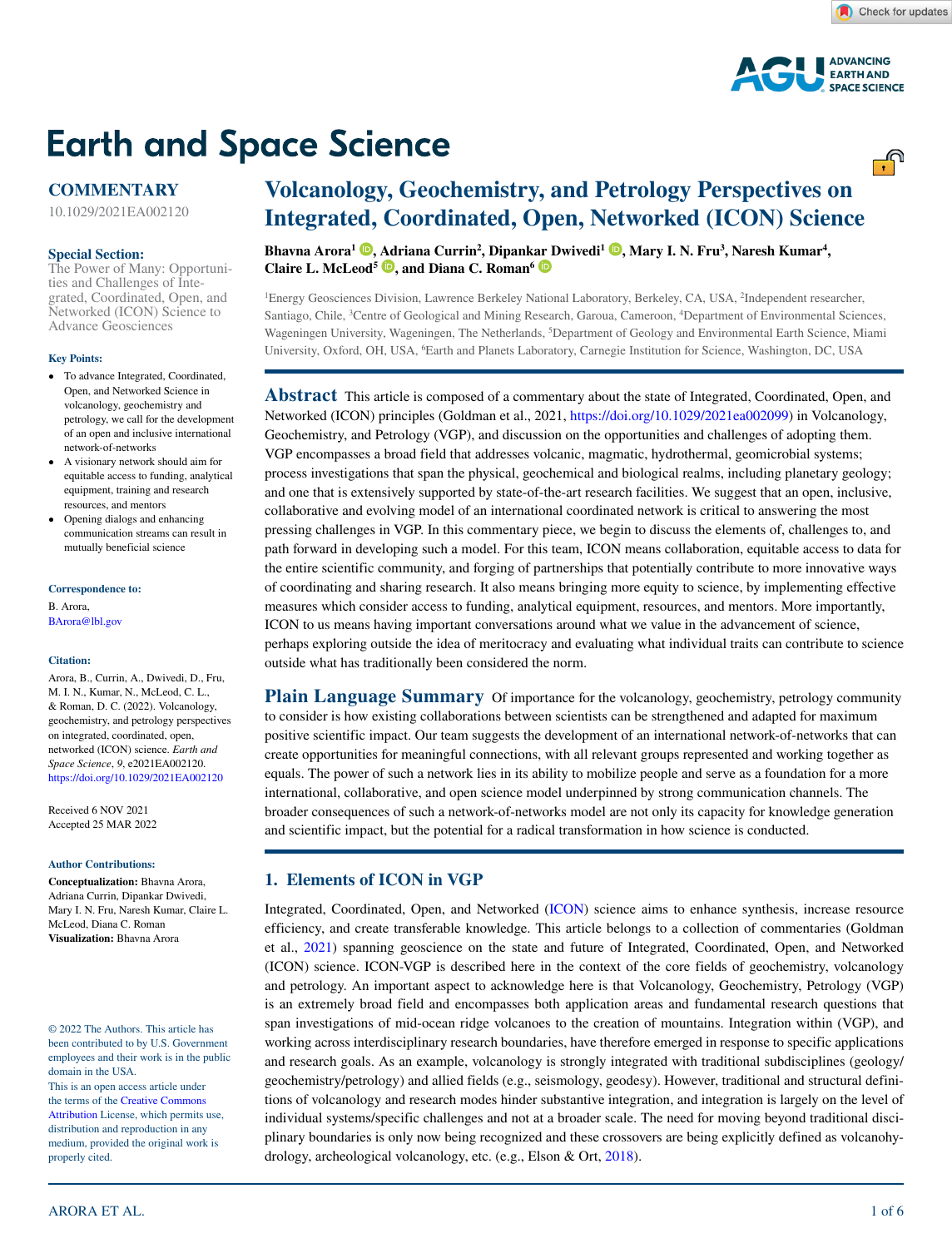

**Writing – original draft:** Bhavna Arora, Adriana Currin, Mary I. N. Fru, Claire L. McLeod, Diana C. Roman **Writing – review & editing:** Bhavna Arora, Adriana Currin, Dipankar Dwivedi, Naresh Kumar

Currently there are several ways in which ICON is being implemented in the area of volcanology, geochemistry, and petrology. For instance, the existence of international conferences such as International Association of Geophysical Contractors ([IAGC](https://iagc.org/events/iagc-annual-conference/)), International Association of Volcanology and Chemistry of the Earth's Interior ([IAVCEI](https://www.iavceivolcano.org/)), and [Goldschmidt](https://www.geochemsoc.org/), and groups such as the different divisions of the Mineralogical Society, Society for Geology Applied to Mineral Deposits [\(SGA](https://e-sga.org/home/)), [IEEE Geoscience and Remote Sensing Society,](https://www.grss-ieee.org/) or International Ocean Discovery Program ([IODP\)](https://www.iodp.org/) already contribute greatly to networking opportunities within and beyond VGP. Another great example is the Marie Skłodowska-Curie Actions of the European Union that funds multidisciplinary and innovative research projects within different scientific fields, building networks between early career scientists and established researchers from different countries, with an emphasis on innovation, multidisciplinarity and outreach (citizen science). Such networks have a forward-thinking approach that significantly contributes to diversifying the outlook of early career researchers in their scientific field(s). In contrast to these, network opportunities are nonexistent or nascent in certain regions (e.g., Africa). The lack of networking opportunities and coordination among African VGP scientists have been linked to unequal access to resources and institutional support, resulting in "parachute science" carried out by high-income countries (North et al., [2020](#page-5-2)). Therefore, it is important to acknowledge that there is significant regional disparity when approaching ICON science in VGP. Additionally, gender disparity and inequality are issues of concern within the broader VGP community. For example, while there is increasing awareness of the potential dangers women face in isolated field camps (e.g., Wadman, [2017](#page-5-3)), there are other reasons that can result in women and diverse scientists quitting the VGP field altogether. We describe some of these challenges in more detail below.

Given the "parachute" science approach and regional disparities, it is safe to say that the sharing of standards, metadata, analytical protocols, and models has evolved along similar lines. That is, coordination for data generation across the VGP field has evolved much faster for certain application areas and regions, but is in its nascent stages in others. Because each application/problem is studied differently under an often loose rubric of tools/ conceptual frameworks, there is a lack of standardization of observations as we move from one application area to the next, thereby keeping the field in "stamp-collecting" mode. Most success has been seen in geospatial and geophysical studies (e.g., [OGC\)](https://www.ogc.org/), model benchmarking activities (Mayer et al., [2015;](#page-5-4) Steefel et al., [2014](#page-5-5)), and the development of thermodynamic databases (Nordstrom & Archer, [2003](#page-5-6)). A common data stream for the VGP is remote sensing products, which are open and encompass Findable, Accessible, Interoperable and Reusable (FAIR) principles (Wilkinson et al., [2016](#page-5-7)) for most countries, but not all (e.g., [Sentinel\)](https://sentinel.esa.int/web/sentinel/missions/sentinel-2). These data streams are not free everywhere, and even so, require powerful processing systems and stable internet connectivity thereby creating unequal access opportunities (Alper & Miktus, [2019](#page-4-0)).

# **2. Challenges Hindering ICON in VGP**

Some of the challenges that the VGP community faces regarding ICON science are related to the fact that VGP does not operate as a whole. As mentioned above, VGP is not a completely integrated field, with more collaborations occurring at a subgroup or an individual problem scale. In terms of data accessibility, the differences in data sharing protocols between research institutes/universities and industry pose a substantial challenge for VGP researchers, since data owned by oil and gas or mining companies is seldom made available to individuals or institutions outside these companies. Even if the data are shared, there are restrictions on how these data can be communicated or used thereby reducing the worth of such data.

If the standards and protocols throughout the VGP community are to be established, there needs to be a unified, global network so that data can enter such a framework in a standardized way. While defined protocols and standards exist in certain subdomains such as geochemistry and remote sensing, there is limited guidance on universal standards in other fields (Ewert et al., [2005](#page-5-8)). In response to these issues, a few research coordination networks are beginning to emerge, such as [CONVERSE](https://volcanoresponse.org/) and [SZ4D MDE,](https://www.sz4d.org/volcanoes) but they are mostly in their nascent stages and operating at country/regional scales. A critical issue here is that the lack of universal protocols hinders funding opportunities at a global scale (e.g., through World Bank) and this creates a vicious cycle with each undercutting the other.

Although elements of collaboration and coordination exist within the VGP community, the reach of current VGP networks and the extent of scientific exchange could be vastly improved, since networks in this field are often limited to the regional scale and/or early career networks with an acute focus on career path choices. Networks are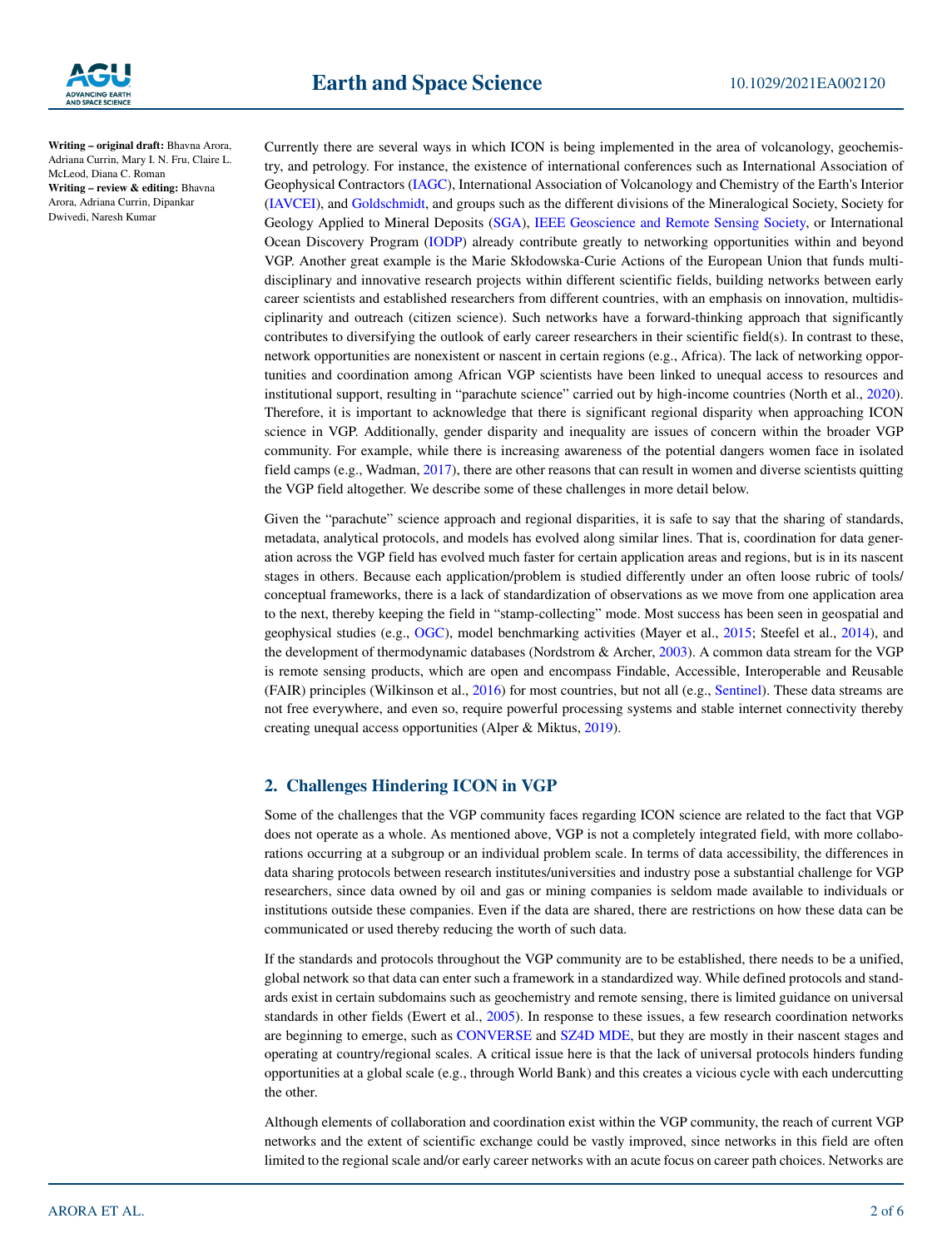therefore not being developed and/or implemented to their fullest potential, since there is also a lack of accessibility to instrumentation facilities for many researchers, especially in some parts of the world. In particular, access to analytical equipment and funding is not a guarantee in many developing countries (Globalize geoscience, [2015](#page-5-9)), which creates inequality in research opportunities.

In addition to the aforementioned points, we believe that the following social and inequality issues are obstacles to achieving open and networked science:

- 1. Many non-native English-speaking researchers are at a disadvantage in sharing their work and advancing their career, which ultimately leads to less data or fewer ideas being shared ("O" in ICON).
- 2. Apart from women scientists being at a historical disadvantage within the VGP ("N" in ICON), there is also a lack of support for researchers with young children (i.e., childcare). Such constraints often put parents at a disadvantage, with women in particular quitting their careers (Powell, [2021](#page-5-10)). Caregiving challenges can also affect mid- to late-career faculty impacting career and retirement planning.
- 3. There is a lack of diversity in the role models that are currently available to students and early career researchers of diverse genders, races, and ethnicities. This does not provide equal opportunities in terms of motivation and career projection, and is a direct impediment to "N" in ICON.
- 4. Mental health struggles such as depression and anxiety in early career researchers in VGP are currently not being addressed with adequate support measures (Hill et al., [2021;](#page-5-11) C. M. John & Khan, [2018\)](#page-5-12).

Removing stereotypes and building upon personal connections can result in improved networked science (e.g., Barnes et al., [2018\)](#page-4-1). Networking with diverse stakeholders (e.g., women in science, underrepresented communities) is not only intended to create awareness regarding diverse needs, but equally important for the enterprise of science itself.

# **3. Looking Forward**

We close with a few suggestions on how we might tackle these challenges hindering ICON science.

First, we need an international network-of-networks to develop an open, shared and evolving model as a learning framework for the VGP community to help overcome some of the issues that limit our progress. Such a prototypical network should address the ongoing prevalence of low gender and ethnic diversity at all levels throughout academia, government and industry. If we encourage such culture to include society's diversity at an international scale and across employment sectors, this may positively impact research output in an indirect way (Powell, [2018;](#page-5-13) Ramirez et al., [2017\)](#page-5-14). While international conferences provide an opportunity to network, creating and participating in an international collaborative network ("N" in ICON) such as the one described here increases the feeling of community and gives all participants more opportunities for direct access to potential mentors, collaborators, and colleagues (Arora et al., [2021;](#page-4-2) Glessmer et al., [2012](#page-5-15); Luna et al., [2019;](#page-5-16) Rauser et al., [2015\)](#page-5-17). These networks could also facilitate the establishment of collaborative relationships with local, indigenous communities and establish open dialogs through which mutual interests, needs, and concerns can be discussed.

Second, ideal networks should include opportunities and training for early career researchers (where early career is defined by career stage and not by age) to network, train and receive mentorship. Given the international setup of such a network, the establishment of a diverse set of role models and mentors could be facilitated and support mechanisms put in place. This could also be setup across employment sectors depending on the interests of the mentee (and mentor) for example, government – academia, industry – academia. Training opportunities, such as the ones offered by [NAGT-NSF](https://nagt.org/index.html) have often been credited by early geoscience faculty as beneficial to navigating academic waters (Beane et al., [2020\)](#page-5-18). In a similar vein, we recommend such training be developed to encourage development at all career stages and across sectors: undergraduates considering graduate school, junior faculty considering administrative positions (chair, dean, etc.,), and for navigating government and industrial jobs. We further recommend that such a prototypical network incorporate training on unlearning biases and inclusive leadership to reduce implicit bias and enhance collaborations across diverse teams. In addition, we recommend clear reporting procedures for graduate students (and faculty) to report issues pertaining to their advisors, mentors, colleagues, and research environments to the institution at large without fear of retaliation (Clancy et al., [2014;](#page-5-19) Mahmoudi, [2019\)](#page-5-20).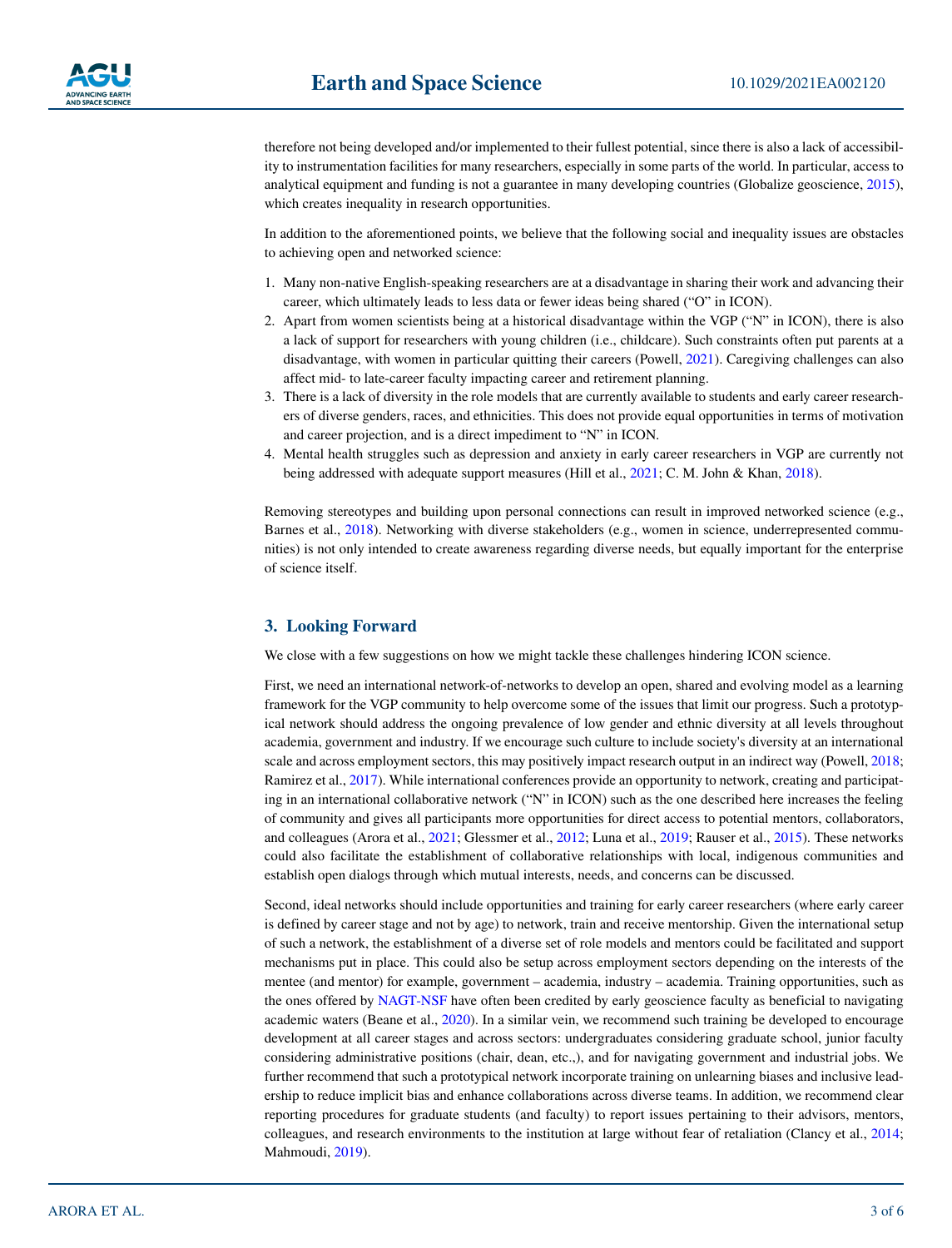Third, it would be helpful to have a searchable, centralized network of instrumentation facilities to allow people within VGP to access analytical equipment regardless of their affiliation, personal networks, or geographic loca-tion. Using the FAIR guiding principles (Chamberlain et al., [2021](#page-5-21); Wilkinson et al., [2016\)](#page-5-7), we suggest creating such a resource/database that summarizes the analytical capability of institutions, contact information for the lab Principal Investigator(s), and associated costs for using (and visiting) the facility either in person or remotely. As researchers travel to different countries and new research investigations require more international coordination ("C" in ICON), such a database would be extremely beneficial. In a similar manner, teaching resources in VGP can be shared and made accessible to educators. [SERC Carleton](https://serc.carleton.edu/teachearth/teach_geo_online/index.html) (especially [INTEGRATE\)](https://serc.carleton.edu/integrate/index.html) and [FCAEM](https://case.fiu.edu/earth-environment/expertise/fcaem/) are wonderful examples of how such resources can be shared and widely distributed to the community. In addition, the Earth Educator's Rendezvous provides an annual opportunity to review items for [SERC](https://serc.carleton.edu/teachearth/teach_geo_online/index.html) and to build a community of practice (St. John et al., [2020\)](#page-5-22). For the VGP field, it would make sense to broaden the availability and distribution of such resources across diverse teams, application sectors, and regional boundaries.

Fourth, to increase data accessibility ("O" in ICON), it would be beneficial to promote exchange and communication between industry and research institutes. However, instead of promoting a "street bazaar" of open repositories, we recommend that data sharing follows the FAIR principles so as to enable productive use of such datasets. Establishing a data use code of conduct will further promote this cause (Molnár-Gábor & Korbel, [2020](#page-5-23)). An increasing emphasis on standardization and developments in cyberinfrastructure tools would enhance data discovery and decision making in VGP (Brantley et al., [2020](#page-5-24); Feblowitz, [2013;](#page-5-25) Hubbard et al., [2020](#page-5-26); Varadharajan et al., [2019\)](#page-5-27). An international network-of-networks approach is expected to enhance data sharing, standardization and open exchange among participating researchers; however, it is important to recognize that this shift in practice and culture will need time and incentives.

Fifth, such a network cannot work without the inclusion and investments from funding agencies, program managers and other relevant stakeholders ("I" in ICON). This can be achieved through the joint organizations of workshops and/or town halls wherein nonscientific experts and industries, policymakers, and communities come together to understand and address challenges.

Last, but not the least, it is important to recognize that ICON in VGP can be strengthened through communication. While we can enhance communication streams through developing such a network, we also recommend the following:

- 1. Communications in native/plain language: While there are a few existing networks that enhance collaboration among scientists (e.g., SEG-Africa: mineral exploration), opening or creating more of these – especially around specific sites - would be relevant. A successful example is the Latin American network ([ALVO\)](https://vhub.org/alvo) where scientists speaking native languages are forming friendships and developing networks. Thus, encouraging communication in multiple languages and in plain language (as AGU journals currently do) would help facilitate the dissemination of information more globally and to communities who may be directly impacted by the research, but are not scientists themselves. In this regard, plain language training for students and faculty will further improve communication.
- 2. Promoting the use of social media networks for research growth, community building, and global connections: One such example of a network is in the field of volcanology where communication of accurate information is provided across the globe in real time during events – for example, the [IVHHN](https://www.ivhhn.org/home) and the use of social media during volcanic eruptions -<https://www.facebook.com/ivhhn/>. Such networks could also be beneficial for dissemination of information under other climate change/disturbance events. Other social media avenues provide additional opportunities – for example, blogs to highlight early career researchers (e.g., [https://www.](https://www.aguecohydrology.org/blog-adding-our-leaves) [aguecohydrology.org/blog-adding-our-leaves](https://www.aguecohydrology.org/blog-adding-our-leaves)), video sharing of research (e.g., [CUAHSI](https://www.youtube.com/user/CUAHSI) on YouTube), and websites that support specific communities (e.g., <https://eswnonline.org/>). Social media takeovers can also be helpful to early career researchers in disseminating their research, while also practicing science communication skills (again, could be done in multiple languages). In addition, video-conferencing platforms (e.g., Zoom, Microsoft Teams) are providing important opportunities for remote and distance learning especially during the COVID-19 pandemic. As would be expected, these varied social tools have subtle differences (e.g., Facebook vs. Discord; Zoom vs. Gather Town), but for researchers they offer a platform to connect with each other, share and disseminate research, tools and ideas. The convenient thing about these platforms is that if one is not a good fit, there is almost always a new one in the pipeline (Ovadia, [2014](#page-5-28)).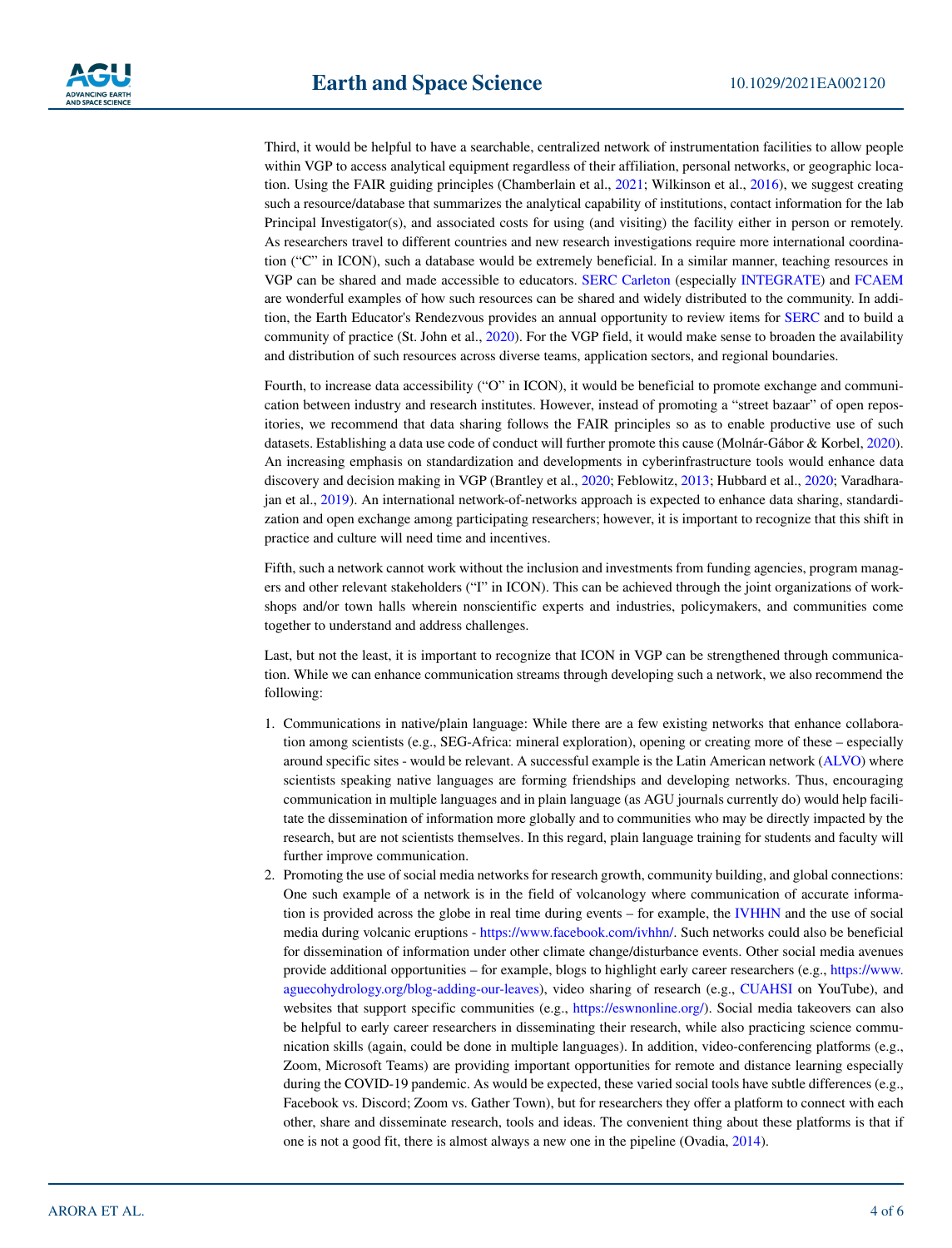



<span id="page-4-3"></span>Figure 1. Toward an open, inclusive, coordinated, international network-of-networks to enable next generation innovation in Volcanology, Geochemistry, Petrology (VGP).

> 3. Online/hybrid tools for communication: As mentioned above, women are often excluded from the pipeline, both intentionally and unintentionally. It became clear from the COVID-19 pandemic-era that remote participation and hybrid learning encourages more international and diverse participation (Sarabipour et al., [2021;](#page-5-29) Wu et al., [2021\)](#page-5-30). Additionally, hybrid meetings offer increased flexibility, reduced cost, and the ability to include participants who may have otherwise been unable to join the meeting. This is yet another reason to support communication infrastructure (stable internet, reliable computer networks).

> In this manner, we believe that creating an international network-of-networks, improving networking opportunities for researchers worldwide, sharing resources, coordinating research activities, as well as considering the individualities and needs of different groups/stakeholders has the potential to significantly contribute to improving the status of ICON within VGP (Figure [1](#page-4-3)). In order to ensure the success of such a borderless network-ofnetworks construct, we recommend incorporating the values, goals, and principles of ICON in the Earth Science/ VGP curriculum and training the next generation of VGP scientists.

# **Data Availability Statement**

No datasets were generated or analyzed during the current study.

### **References**

- <span id="page-4-0"></span>Alper, M. E., & Miktus, M. (2019). *Digital connectivity in sub-saharan Africa: A comparative perspective*. Retrieved from [https://www.imf.org/](https://www.imf.org/en/Publications/WP/Issues/2019/09/27/Digital-Connectivity-in-sub-Saharan-Africa-A-Comparative-Perspective-48692) [en/Publications/WP/Issues/2019/09/27/Digital-Connectivity-in-sub-Saharan-Africa-A-Comparative-Perspective-48692](https://www.imf.org/en/Publications/WP/Issues/2019/09/27/Digital-Connectivity-in-sub-Saharan-Africa-A-Comparative-Perspective-48692)
- <span id="page-4-2"></span>Arora, B., Sullivan, P., Kuppel, S., Yang, X., & Groh, J. (2021). The future of critical zone science: Call for papers. *Eos*, *102*. [https://doi.](https://doi.org/10.1029/2021EO157965) [org/10.1029/2021EO157965](https://doi.org/10.1029/2021EO157965)
- <span id="page-4-1"></span>Barnes, R. T., Marín-Spiotta, E., & Morris, A. R. (2018). Building community to advance women in the geosciences through the Earth Science Women's Network. *Women and Geology: Who Are We, Where Have We Come From, and Where Are We Going?* 121–128. [https://doi.org/10.1130/2018.1214\(12\)](https://doi.org/10.1130/2018.1214(12))

### **Acknowledgments**

BA and DD acknowledge funding from the U.S. Department of Energy, Office of Science, Office of Biological and Environmental Research for the Watershed Function Scientific Focus Area under Award no. DE-AC02-05CH11231. Thanks are also due to Diana Swantek for her help in drafting Figure [1.](#page-4-3)